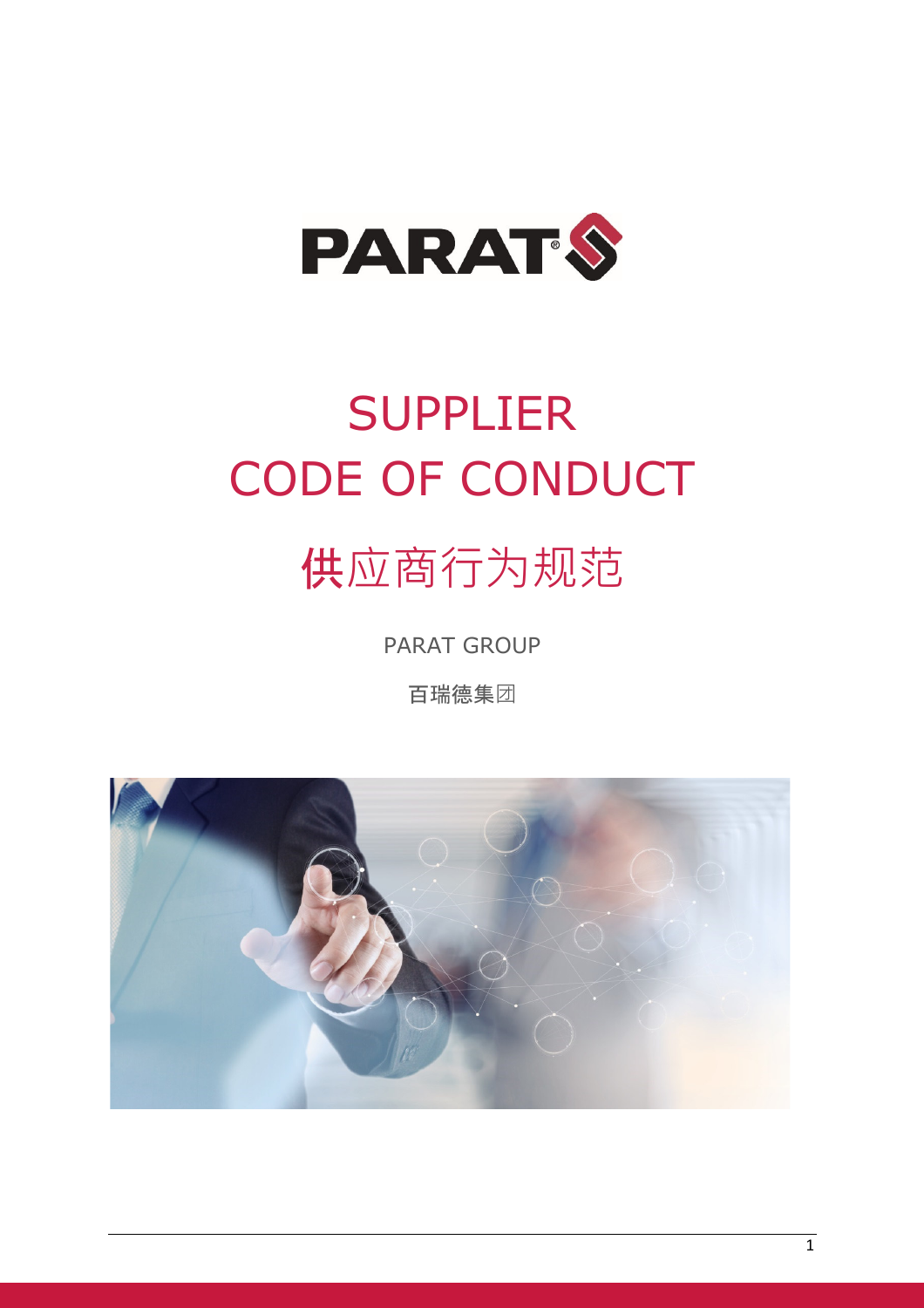Dear ladies and gentlemen, / 尊敬的女士/先生

The greatest asset of any company is the trust placed in it by its employees and external business partners. In order to maintain this trust, correct and exemplary interaction with one another, as well as in public and with customers, suppliers and other third parties is necessary.

一个公司最宝贵的资产是员工及其商业合作伙伴所赋予的信任。为了维护这一信任,我们与客 户、供应商及其他第三方之间的相互往来必须正当且符合规范。

Therefore, we have signed this "Supplier Code of Conduct" and established basic principles of conduct to adopt a responsible and legally compliant attitude to laws and other regulations.

因此我们在这一"供应商行为规范"中列明了一系列行为准则,以促进各方做到合法合规,增强 法律意识。

Legally and ethically correct behavior should always be the basic of economic activities. We would like to encourage you to join us in our endeavor.

经济贸易发展的基础在于**符合法律及道德**规范。我们真诚地希望您与我们携手共进!



Neureichenau, 2022-01-13

| <b>Frank Peters</b> | Martin Kremsreiter | Stephan Hoffmann | ppa. Mark Neuhaus         |
|---------------------|--------------------|------------------|---------------------------|
| <b>CEO</b>          | COO.               | CEO.             | Head of Global Purchasing |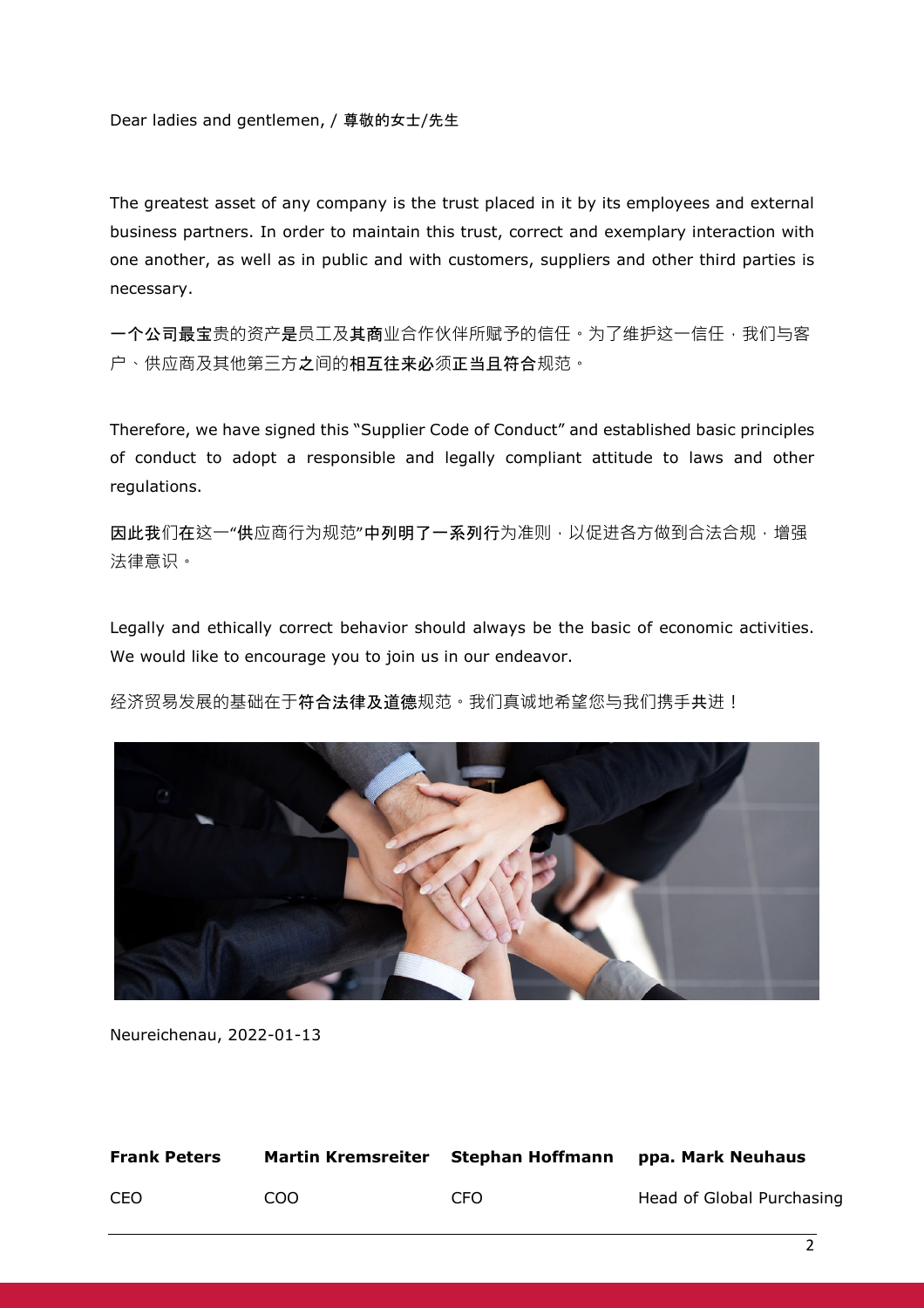# CONTENT / 目录

| FAIR DEALING BETWEEN BUSINESS PARTNERS IS THE BASIS OF EVERY BUSINESS        |
|------------------------------------------------------------------------------|
| REPORTING OF INFRINGEMENTS OF LAW (WHISTLE-BLOWING SYSTEM) /举报侵权行为 ( 吹哨系统) 5 |
|                                                                              |
|                                                                              |
|                                                                              |
|                                                                              |
| ENVIORNMENTALLY CONSCIOUS AND SUSTAINABLE ACTING AFFECTS US ALL! / 环境意识      |
|                                                                              |
|                                                                              |
|                                                                              |
|                                                                              |
| SUSTAINABLE RESOURCE MANAGEMENT AND WASTE REDUCTION / 可持续性资源管理及减少废弃物 9       |
| YOU ARE RESPONSIBLE FOR YOUR EMPLOYEES AROUND THE WORLD! / 要对你的全球员工          |
|                                                                              |
|                                                                              |
|                                                                              |
| COMPLIANCE WITH THE ILO CORE CONVENTIONS / 遵守 ILO (国际劳工组织) 核心公约11            |
|                                                                              |
| WORKING HOURS / 劳动时间 ……………………………………………………………………………………12                      |
|                                                                              |
|                                                                              |
| HANDLE DATA AND INFORMATION RESPONSIBLY! / 以负责任的态度处理数据信息! 13                 |
| PROTECTION OF COMPANY AND TRADE SECRETS / 保护企业及商业机密 13                       |
|                                                                              |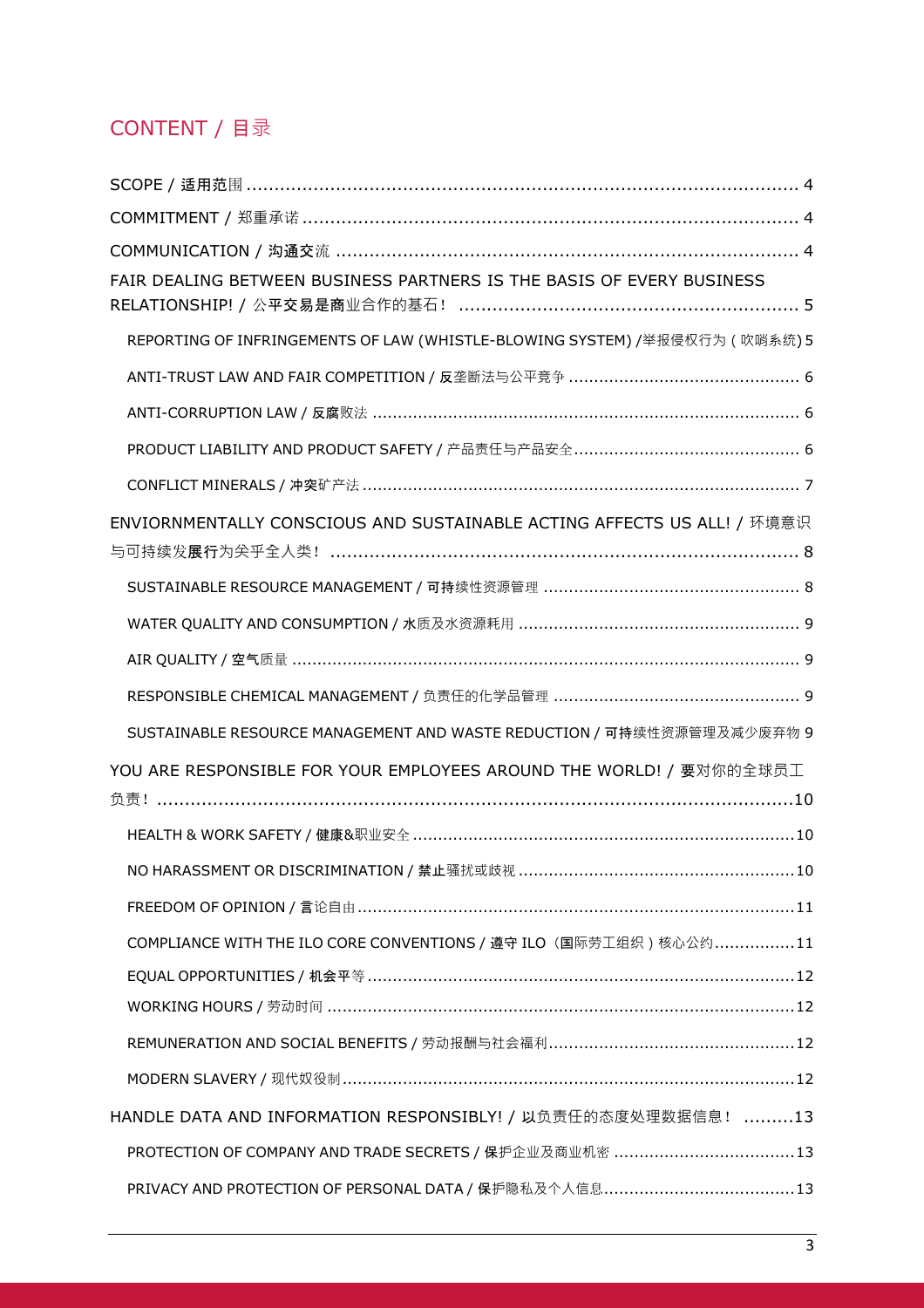

### SCOPE / 适用范围

This "Supplier Code of Conduct" applies to all Suppliers of the PARAT Group. The guidelines set out below are binding and must be complied with. The PARAT Group also expects its suppliers to pass on these principles in their own supply chain and to insist on compliance.

此"供应商行为规范"适用于百瑞德集团所有供应商。供应商必须遵守下列行为准则,同时我们 也希望我们的供应商能将这些行为准则转达给各自供应链中的所有企业,并要求各自的供应商 都能按照这些要求行事。

# COMMITMENT / 郑重承诺

We expect our suppliers to make suitable and reasonable efforts to continuously implement and apply the principles and values described in this "Supplier Code of Conduct" and to remedy existing deficits as quickly as possible.

我们希望我们的供应商能够采取合理有效的措施,持续不断地践行此"供应商行为规范"中描 述的原则与价值,如有缺陷。应尽早修正。

If PARAT discovers a deviation from the requirements of this Supplier Code of Conduct at a supplier, they reserve the right to take necessary steps.

如果百瑞德对照此"供应商行为规范"发现供应商的行为存在不符之处,我们保留采取必要措 施的权力。

## COMMUNICATION / 沟通交流

We insist on compliance of this "Supplier Code of Conduct" along our entire value chain.

我们坚持要求整个价值链中所有的企业都要遵守此"供应商行为规范"。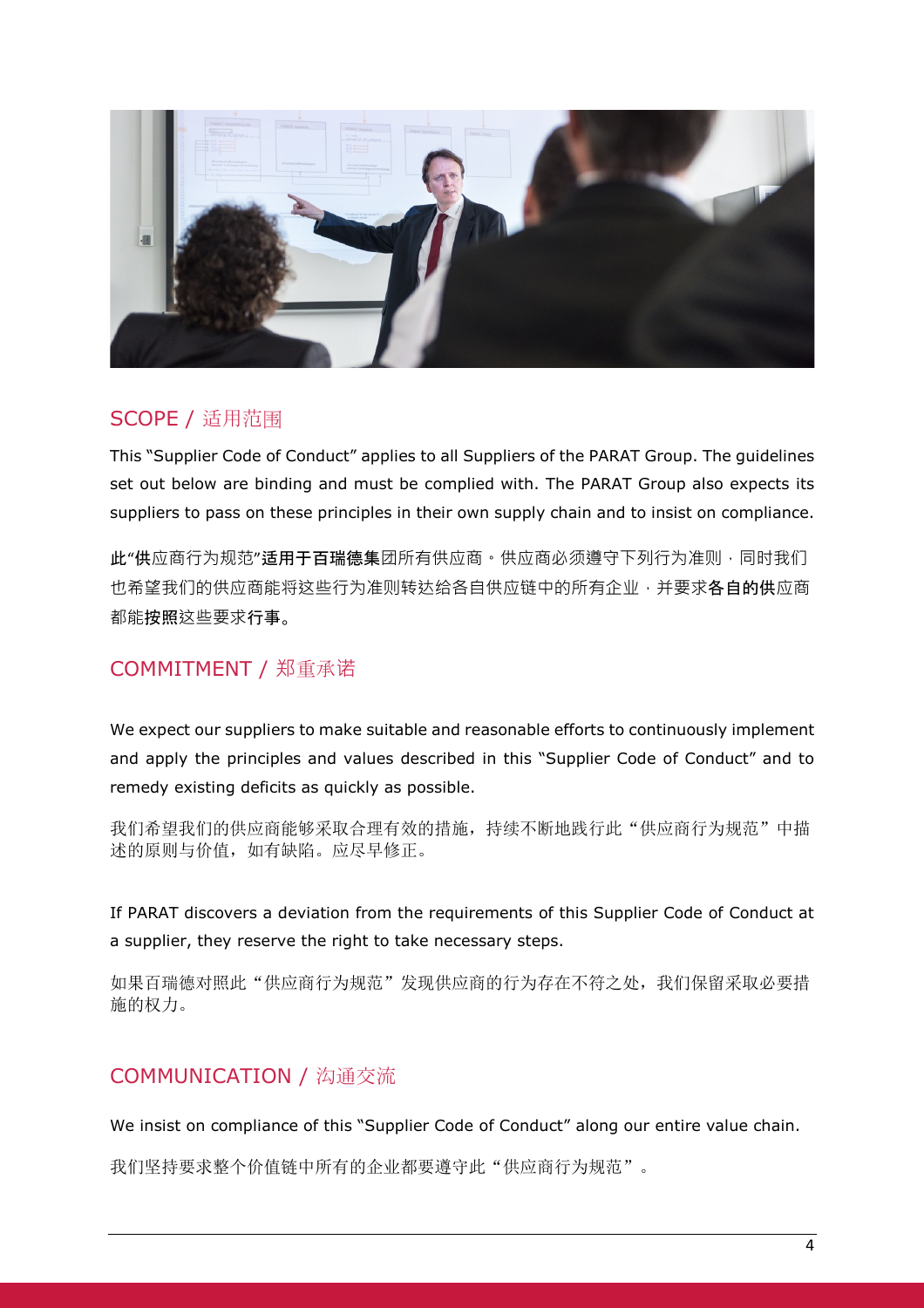# FAIR DEALING BETWEEN BUSINESS PARTNERS IS THE BASIS OF EVERY BUSINESS RELATIONSHIP! / 公平交易是商业合作的基石!



We insist that our suppliers comply with the laws and regulations of the countries in which they operate.

我们坚持认为我们的供应商应遵守其所在国家的法律法规。

Our employees are encouraged to put their private interests aside from company interests in their everyday work. We ask our suppliers to observe and respect this in their daily business contract with us.

我们鼓励员工在日常工作中将公司利益置于个人利益之上。同时我们也要求我们的供应商在与 百瑞德的业务往来中遵守并尊重这一点。

REPORTING OF INFRINGEMENTS OF LAW (WHISTLE-BLOWING SYSTEM) / 举报侵权行为(吹哨系统)

In order to give our suppliers a fair opportunity to report legal violations in connection with the PARAT Group, we have instructed an external ombudsman to receive anonymous reports. You can find the contact details on our homepage www.parat-kunststoff.com.

为确保供应商在举报与百瑞德集团相关的违法行为时有一个公正的机会。我们特地委托了一个 外部监察专员专门接收匿名举报信息。您可以在我们的官网 www.parat-kunststoff.com 上找到 监察专员的联系信息。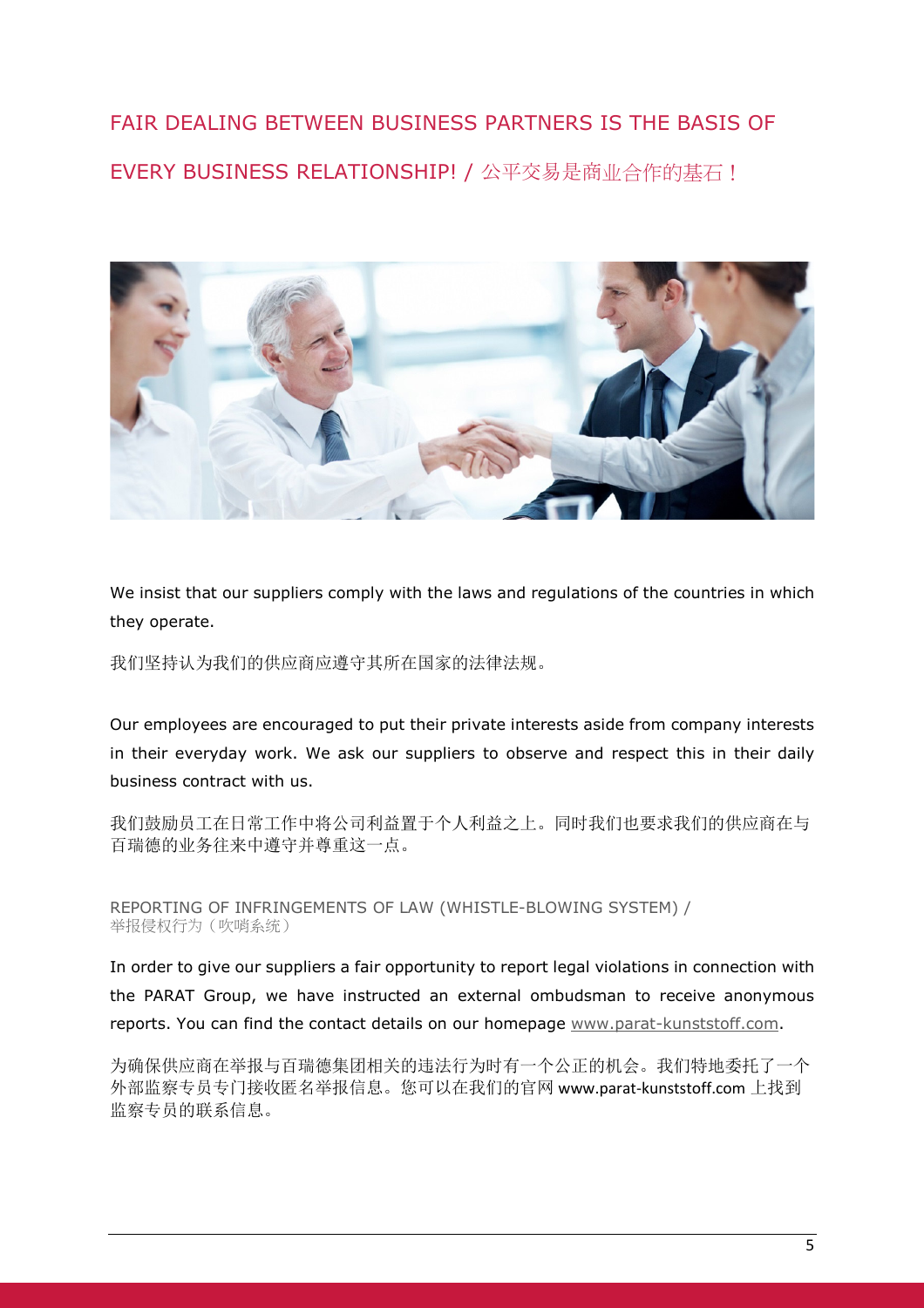#### ANTI-TRUST LAW AND FAIR COMPETITION / 反垄断法与公平竞争

We pursue clean and recognized business practices and fair competition. We expect the same from our suppliers. PARAT does not tolerate any participation in agreements or any other behavior that contradicts German or European anti-trust law or that of any other state.

我们追求正直干净、受到认可的商业行为,追求公平竞争。我们也希望我们的供应商能有同样 的认知。百瑞德绝不容忍参与任何违反德国或欧洲或其他任何国家的反垄断法协议或其他有关 行为。

#### ANTI-CORRUPTION LAW / 反腐败法

We do not tolerate corruption and bribery in any of our companies or in any of our suppliers. We call on our suppliers to promote transparency, acting with integrity and responsible management and control in their companies.

我们绝不容忍百瑞德任何一家公司或者任何一家供应商有贪污腐败、行贿受贿等行为。我们呼 吁我们的供应商在其企业内部推广公正透明、正直守信的行为准则,以及负责任的管理管控态 度。

Our employees are required to accept and grant gifts and invitations only within the legally permissible limits. We ask our suppliers to respect this.

我们要求我们的员工只能接受或给与法律允许范围内的礼品或者宴请。我们希望我们的供应商 能够尊重这一点。

PRODUCT LIABILITY AND PRODUCT SAFETY / 产品责任与产品安全

Quality and safety of our products is the basis of our business. We ensure along the entire value chain that we only deliver top quality products that meet the specific needs of our customers and consumers. We have the same expectation towards our suppliers.

产品的品质和安全是我们企业赖以生存的基础。通过整个价值链我们可以确保我们的客户和最 终客户只会收到符合其要求的具有一流品质的产品。同样我们也希望我们的供应商可以做到这 一点。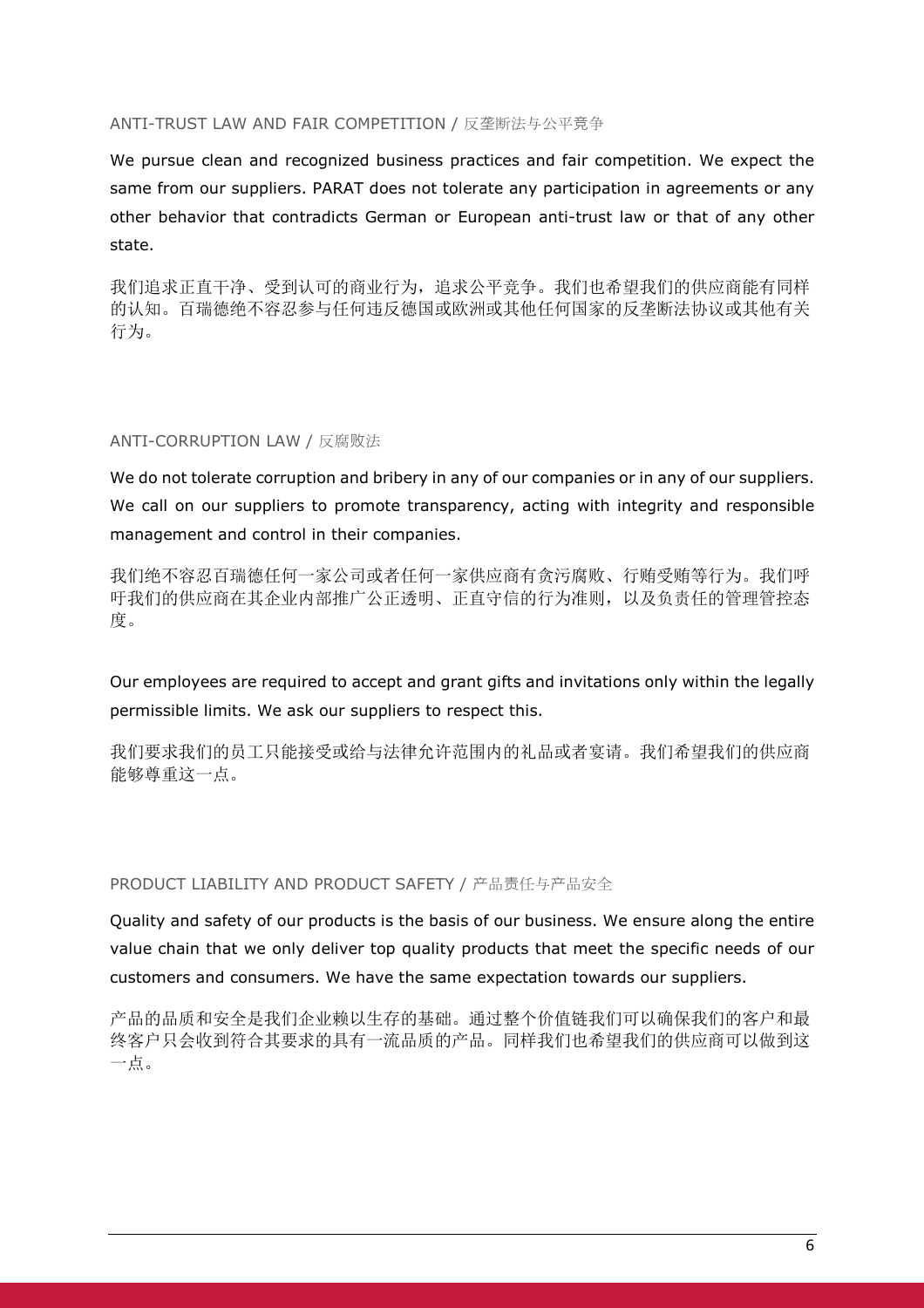#### CONFLICT MINERALS / 冲突矿产法

Suppliers are expected to observe the applicable legal requirements with regard to "conflict minerals", in particular tin, tantalum, tungsten and gold as well as cobalt and mica from conflict areas, and to take appropriate measures in their company to ensure that these laws are complied with.

我们希望供应商能够遵守与"冲突矿产法"有关的法律要求,特别注意产自冲突地区的锡、 钽、钨、金以及钴、云母等矿产,并在公司内部采取合适的措施确保此项法律要求得到遵守。

In addition, it is expected that the suppliers' companies will have measures in place to prevent the use of raw materials that directly or indirectly finance armed groups that violate human rights (terrorist financing).

另外,我们希望相关供应商可以采取措施,避免使用这些原材料,从而避免以直接或间接的方 式资助违反人权的武装组织(资助恐怖主义)。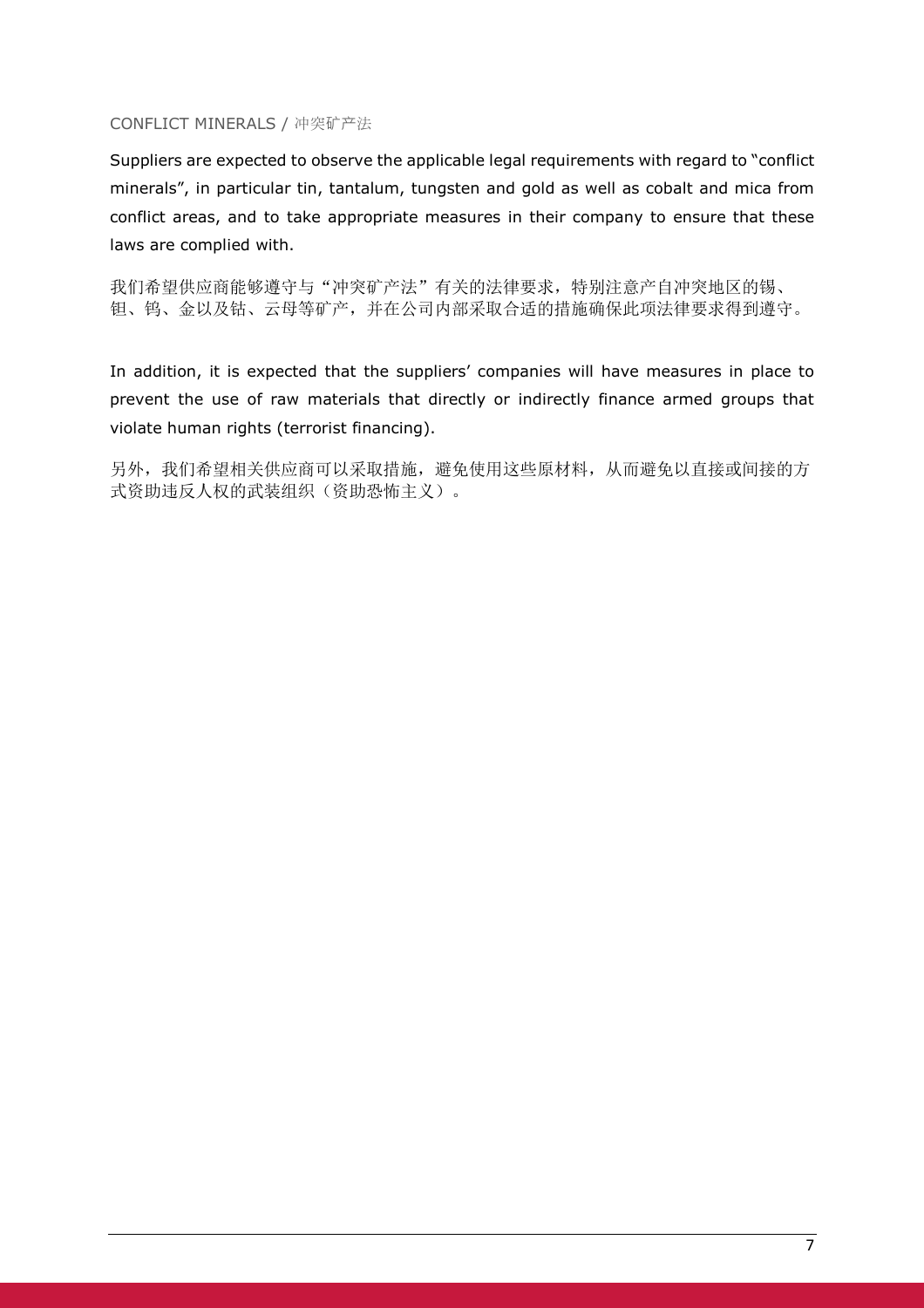## ENVIORNMENTALLY CONSCIOUS AND SUSTAINABLE ACTING

AFFECTS US ALL! / 环境意识与可持续发展行为关乎全人类!



The protection of people and the environment affects each of us. We insist that our suppliers behave in an environmentally conscious and sustainable manner. The minimum requirements here are the applicable laws at the respective locations as well as internationally valid standards. If the valid provisions do not achieve a level of protection that ensures sustainable management, measures should be taken without the framework of that is economically justifiable.

对人类和环境的保护与我们每个人息息相关。我们坚定地要求所有供应商都要具有环境意识和 可持续发展的理念。每个供应商应至少做到符合所在国家和地区的相关法律法规以及国际通行 的标准。如适用的法规不能达到可确保可持续性管理的保护水平,应在经济可行的框架下采取 相应的措施。

#### SUSTAINABLE RESOURCE MANAGEMENT / 可持续性资源管理

We all bear responsibility for the sustainability of our locations and products. We also require our suppliers to deal with social, ecological and economic effects of their actions. We attach great importance to a respectful handling of natural resources and the environment, in particular to the ecological footprint and actively demand this from our suppliers.

企业与产品的可持续发展是我们所有人共同的责任。我们也要求我们的供应商能够处理好其行 为带来的社会、生态及经济影响。我们认为尊重自然、合理地利用自然资源具有十分重要的意 义,要特别关注生态足迹。我们也要求我们的供应商能与我们保持同步。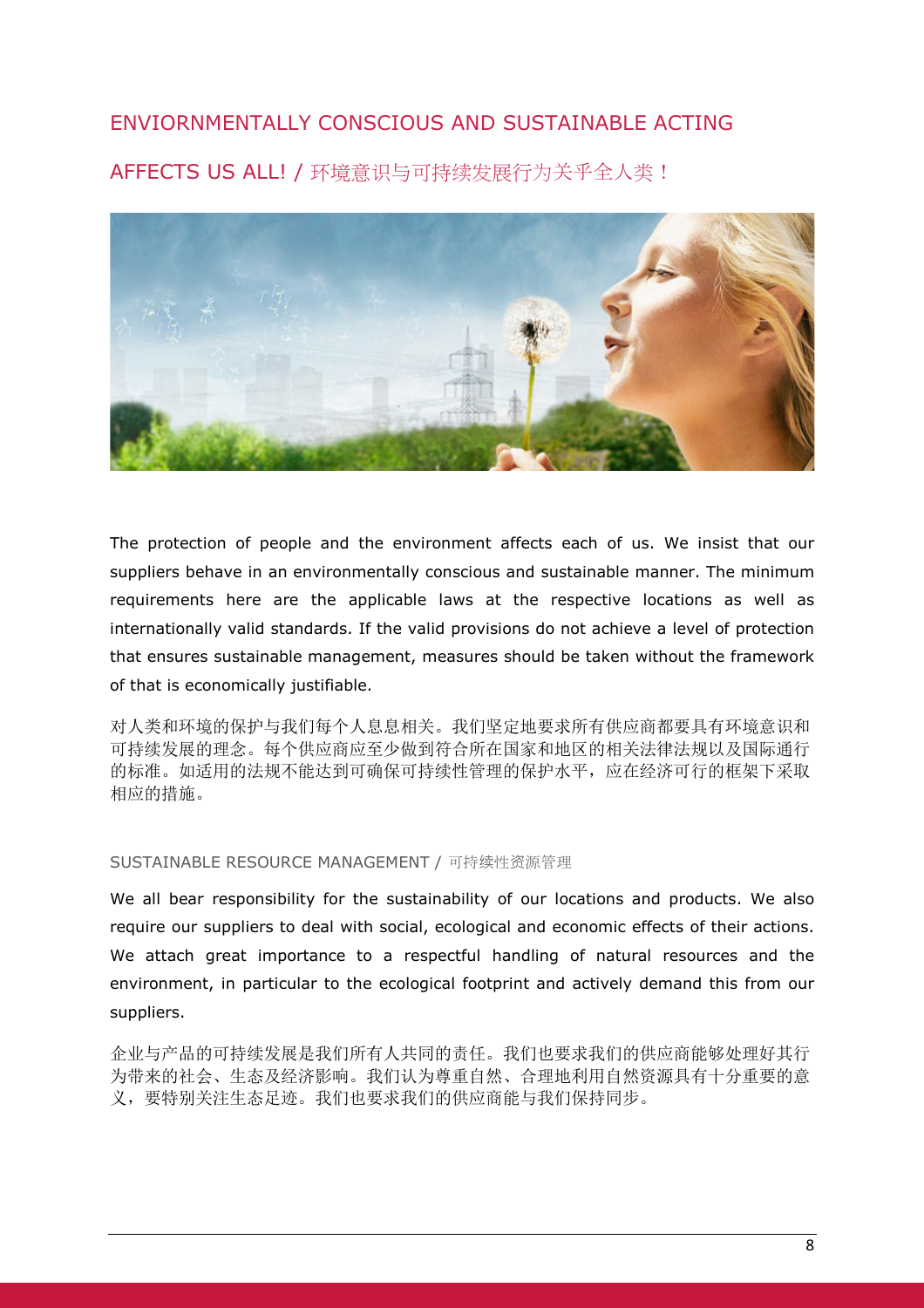#### WATER QUALITY AND CONSUMPTION / 水质及水资源耗用

The quality of water as a natural resource must be ensured responsibly. Sewage shall be reduced, reused and recycled as far as possible in order to protect the environment and to maintain or rather improve the overall water quality.

水作为一种自然资源,其品质必须得到保障。为保护环境、维持或提高水资源的整体品质,我 们应尽可能地减少废水的产生并对废水进行循坏再利用。

#### AIR QUALITY / 空气质量

Improving air quality is another objective to be pursued. To this end, pollutant emissions are to be reduced along the entire supply chain. As a contribution to climate protection, our suppliers should also strive to continuously reduce greenhouse gas emissions, both in their own and in their immediate environment.

提高空气质量是我们追求的另一个目标。因此我们要减少整个供应链中的废气排放量。我们的 供应商还要尽最大的努力减少自身及周围环境中的温室气体的排放量,为气候保护贡献一份力 量。

#### RESPONSIBLE CHEMICAL MANAGEMENT / 负责任的化学品管理

We require our suppliers to encourage their employees to handle chemicals and hazardous substances responsibly. This also includes the professional disposal of these substances. Chemicals hazardous to the environment and health are continuously monitored, listed and, if possible, replaced by more environmentally friendly and healthier alternatives.

我们的供应商应要求其员工以谨慎负责的态度处理化学品或其他有害物质,用专业的方式处置 这些物质。对环境或健康有害的化学物质应得到持续监管,维护好管理台账。如有可能,应采 用更加环保健康的替代品。

SUSTAINABLE RESOURCE MANAGEMENT AND WASTE REDUCTION / 可持续性资源管理及减

#### 少废弃物

The amount of waste generated must be kept as low as possible throughout the entire value chain. This goal is to be pursued in all areas, in the development, production, use and subsequent recycling of the products. We require our suppliers to actively develop concepts for reuse, recycling and the safe, environmentally friendly disposal of residual waste, chemicals and sewage.

应将整个价值链中产生的废物量降低到最低程度。为达到这一目标,研发、生产、使用及应用 部门都应参与其中。我们要求我们的供应商也要积极地发展出一套环保安全的废弃物、化学 品、废水循环再利用的方法。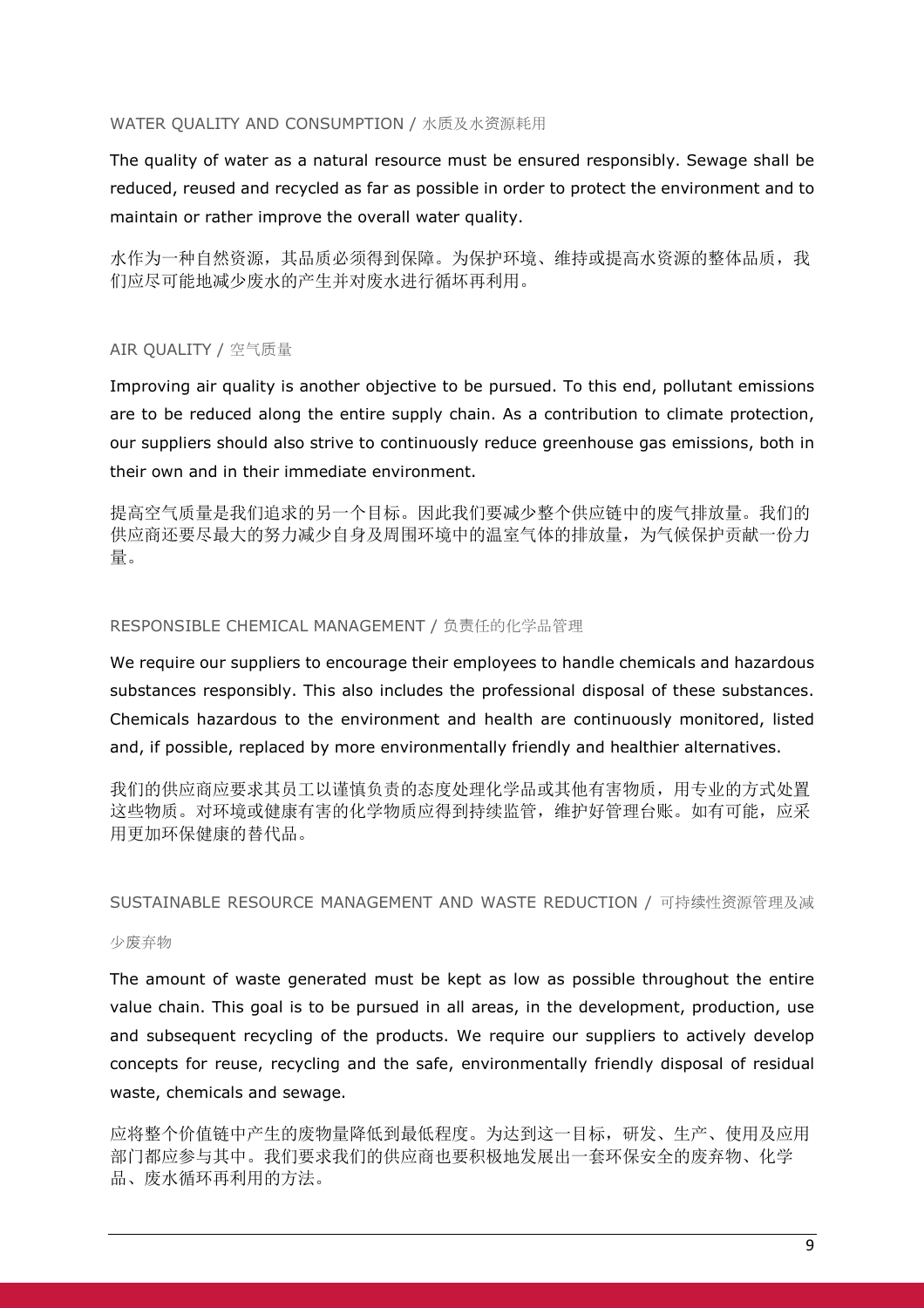# YOU ARE RESPONSIBLE FOR YOUR EMPLOYEES AROUND THE

WORLD! / 要对你的全球员工负责!



The reputation of any company depends largely on the behavior of employees, but also on that of our suppliers.

一个公司的声誉在很大程度上依赖于这个公司员工的行为,也包括其供应商的行为。

We urge our suppliers to comply with and promote human rights in accordance with the UN Human Rights Charters. Discrimination and harassment should not be tolerated. Everyone must respect the personal dignity, privacy and personal rights of each individual.

我们强烈要求我们的供应商要遵守并推广联合国人权宪章的相关规定。绝不可容忍歧视或骚扰 行为,尊重每个个体的尊严、隐私和个人权力。

HEALTH & WORK SAFETY / 健康&职业安全

The guarantee of occupational safety and the avoidance of accidents and injuries have top priority. Our suppliers have to focus on the continuous improvement of work safety.

保障职业安全与健康、避免工伤事故是首要前提。我们的供应商要持续不断地致力于改善劳动 安全状况。

NO HARASSMENT OR DISCRIMINATION / 禁止骚扰或歧视

The employees are to be protected from physical, sexual, psychological, or verbal harassment and from intimidation or abuse.

我们要保护我们的员工不受骚扰,包括生理上、性别上、心理上或口头上的骚扰,不受恐吓或 虐待。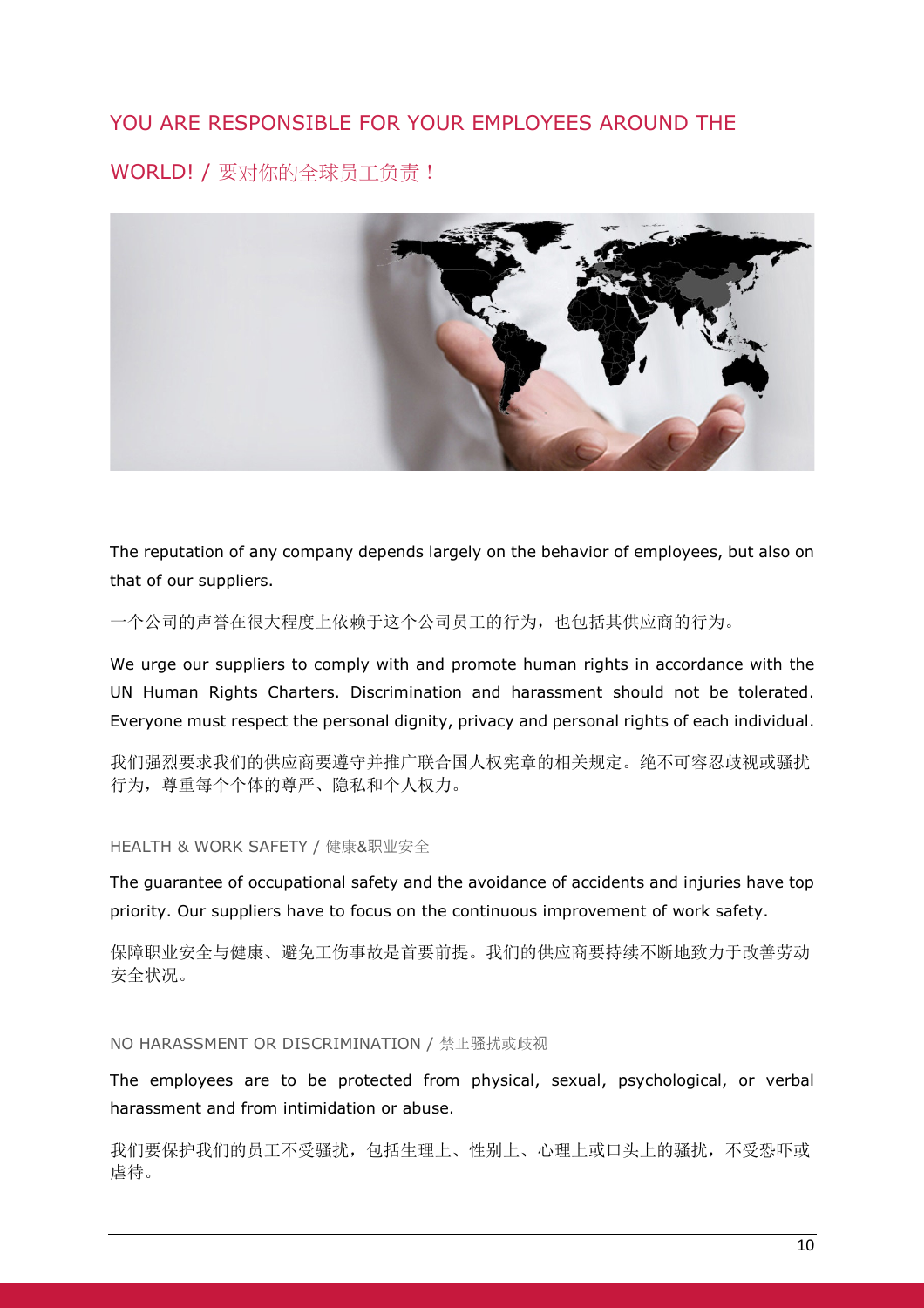Discriminatory acts must not be tolerated in any way. National or ethnic affiliation, gender or age as well as sexual orientation and political attitudes or other legal characteristics are to be accepted.

不得容忍任何形式的歧视行为,包括任何因种族、民族、性别、年龄、性取向或政见及其他合 法特征所引起的歧视。

#### FREEDOM OF OPINION / 言论自由

The right to freedom of expression and freedom of opinion must be protected and guaranteed.

必须保护并保障言论自由。

#### COMPLIANCE WITH THE ILO CORE CONVENTIONS / 導守 ILO (国际劳工组织) 核心公约

Our suppliers are also required to adhere to the core conventions ILO 5. These concern the following criteria:

- The freedom of association, the fundamental right of all employees, trade unions and employee representatives to form or join is recognized
- Prohibition of child labor
- Prohibition of forced labor
- Promotion and, where possible, securing of equal pay for men and women for work and equal value
- Observance of workers' basic rights, as long as this is legally permitted and possible in the respective country
- Prohibition of discrimination. The ban refers in particular to the discrimination against employees on grounds of gender, race, disabilities, or due to their ethnic or cultural background, religion, ideology or sexual orientation.

我们的供应商还要遵守 ILO(国际劳工组织)的核心公约, 主要有以下几点:

- 结社自由;承认所有员工成立或参与工会及员代表大会的基本权力
- 禁止童工
- 禁止强迫劳动
- 推动或确保男女同工同酬
- 尊重各国法律规定的劳工的基本权利
- 禁止歧视。特别禁止针对员工性别、民族、生理缺陷或者由于员工的种族或文化背景、宗教、 意识形态或性取向等产生的歧视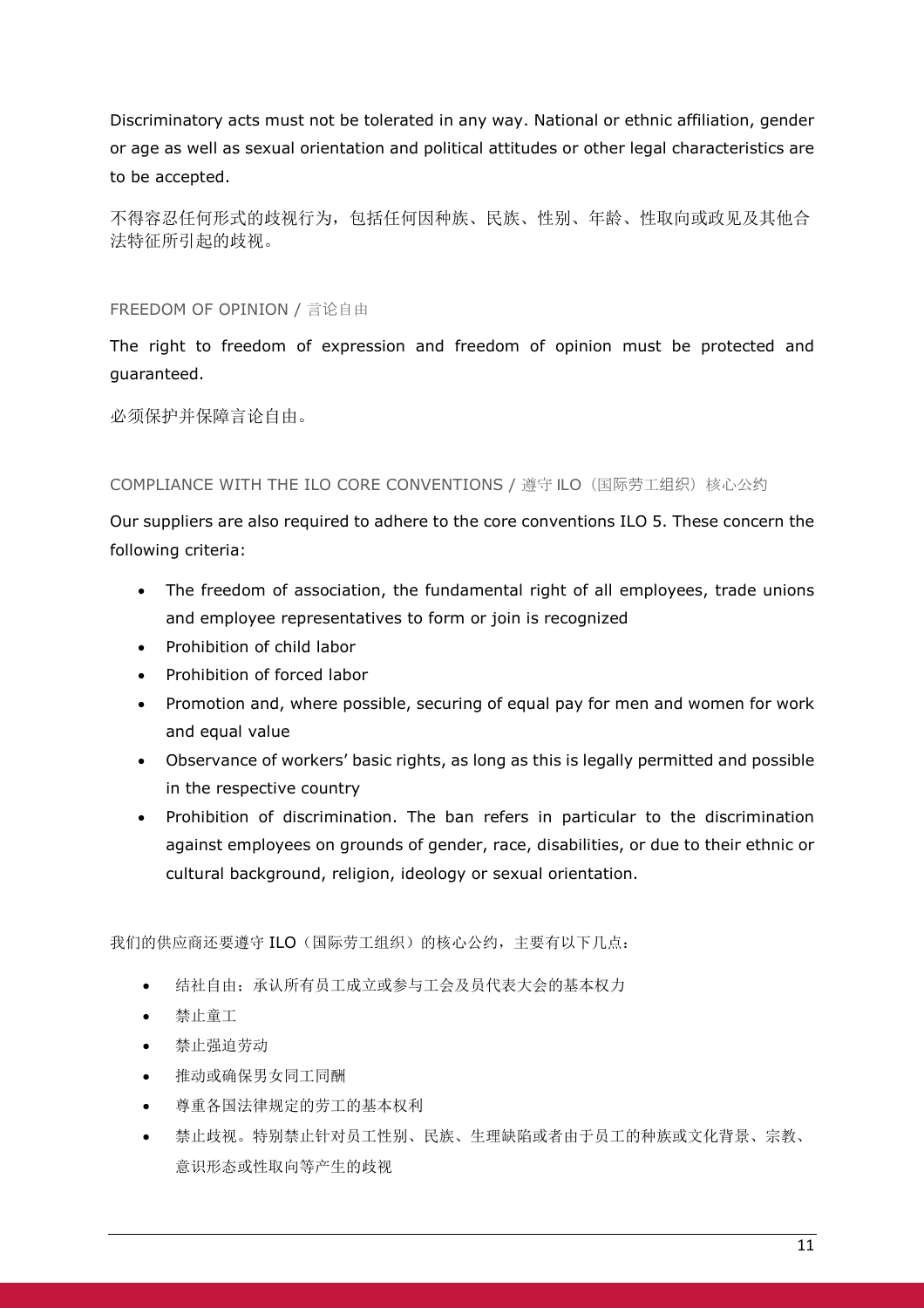#### EQUAL OPPORTUNITIES / 机会平等

There must be equal opportunities between employees. For this, all relevant national laws on equal opportunities must be observed.

所有员工都拥有平等的机会。必须遵守各个国家关于机会平等的相关法律。

#### WORKING HOURS / 劳动时间

The legal requirements for working hours must be strictly adhered to. The legal requirements for break times must also be taken into account.

必须严格遵守关于劳动时间的相关法律规定,同时必须考虑法定的休息时间。

#### REMUNERATION AND SOCIAL BENEFITS / 劳动报酬及社会福利

The statutory and collective agreement regulations on remuneration and social benefits must be followed. The remuneration must be at least equal to the legally valid and guaranteed minimum and is intended to ensure an adequate standard of living for the employees and their families.

必须遵守国家法律及劳资协定中关于劳动报酬及社会福利的相关规定。员工的劳动报酬不得低 于国家规定的最低工资标准,确保员工及其家庭能够保持适当的生活水准。

#### MODERN SLAVERY / 现代奴役制

Any kind of child, forced or compulsory labor must be strictly rejected. Slavery or human trafficking must not be supported. This must be controlled not only in your own company, but also along the supply chain.

严格禁止任何形式的童工、强迫劳动或义务劳动。不得支持奴隶制或人口贩卖。这种行为不仅 要在您的公司进行管控,还需要扩大到整个供应链上的所有企业。